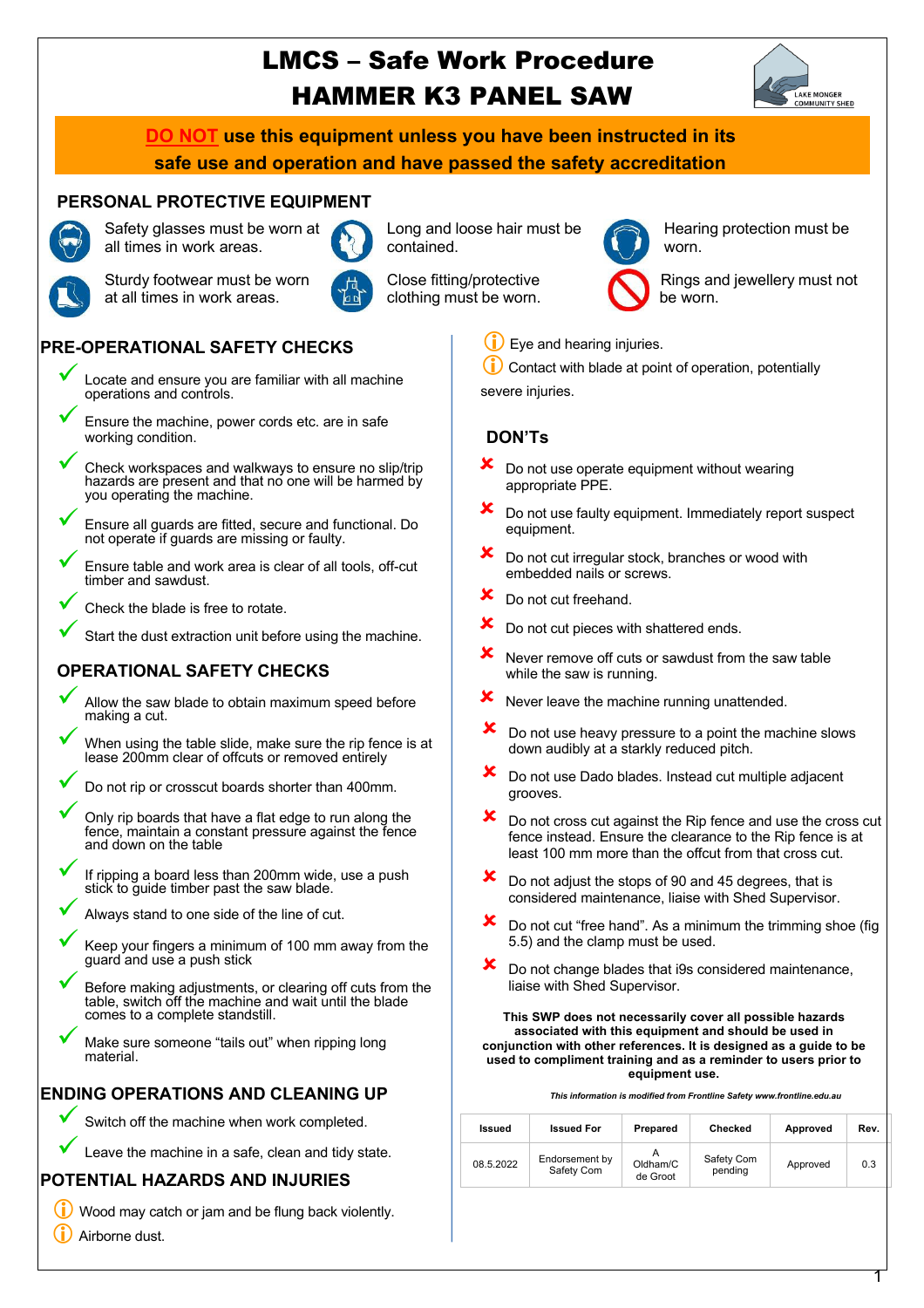

# Safe Operating Procedures - Hammer K3 panel Saw

# **BACKGROUND INFORMATION & READING**

This video will assist you in following safe work practices and is available from the Lake Monger Community shed. https://s3.tidyhq.com/orgs/de5719c66911/storage/b0e97e8137678288e691c86946865ee1c21b01f2/original/PANEL-SAW-K3-COMPRESSED.mp4?1634439803

The video needs to be viewed prior to arranging an assessment.

# **FITNESS TO OPERATE THE PANEL SAW**

Members are expected to refrain from working on these power tools and machines if they acknowledge their own level of physical ability inhibits them from doing so safely.

However, if assessors determine that a member has some level of physical impairment that makes it unsafe to use machines, they will have no option other than to assess the member as not having the capacity to do so safely.

You can still do your projects, just mark the timber and ask another shed member to cut/machine the timber for you. You are not compelled to cut the timber yourself and in this environment, you will easily find others that are more than able and willing to do the cutting for you.

# **GENERAL RULES & TIPS**

- Generally, the minimum length of timber is 0.4m; the maximum length is 3.0m. Outside these boundaries, consult with the Shed Supervisor.
- If recycled material is used, all timber MUST be visually checked for nails and screws. After that the timber MUST also be checked with the metal detector. Processing CCA treated timber is not permitted.
- The tabletop (cast iron) surfaces need to be lubricated from time to time with Silver Glide.
- Rebating with DADO blades is **not** permitted at LMCS.
- No crossing of hands when using saw.
- The machine on the Eastern side has a large sliding table and has been set up for cross cutting (cutting under right angles with the grain of the wood) and sheet material. This machine should not be used for ripping as the blade installed is specifically for cross cutting.
- The machine on the Western side is set up for ripping (cutting along the grain) only and must not be used for cross cutting.
- The cutting width of the blades is typically around 3.0 mm and in some cases the operator needs to consider the width.
- Rebating (working without guard) MUST have 2 people to set up saw and one person to assist and watch. Consult with the supervisor before turning on the machine to ensure set up correctly.
- When timber is overhanging the feedout area by more than 500 mm a person needs to assist to arrange an adequate feedout.
- When commencing operation ensure dust extraction system is switched on either manually or automatically.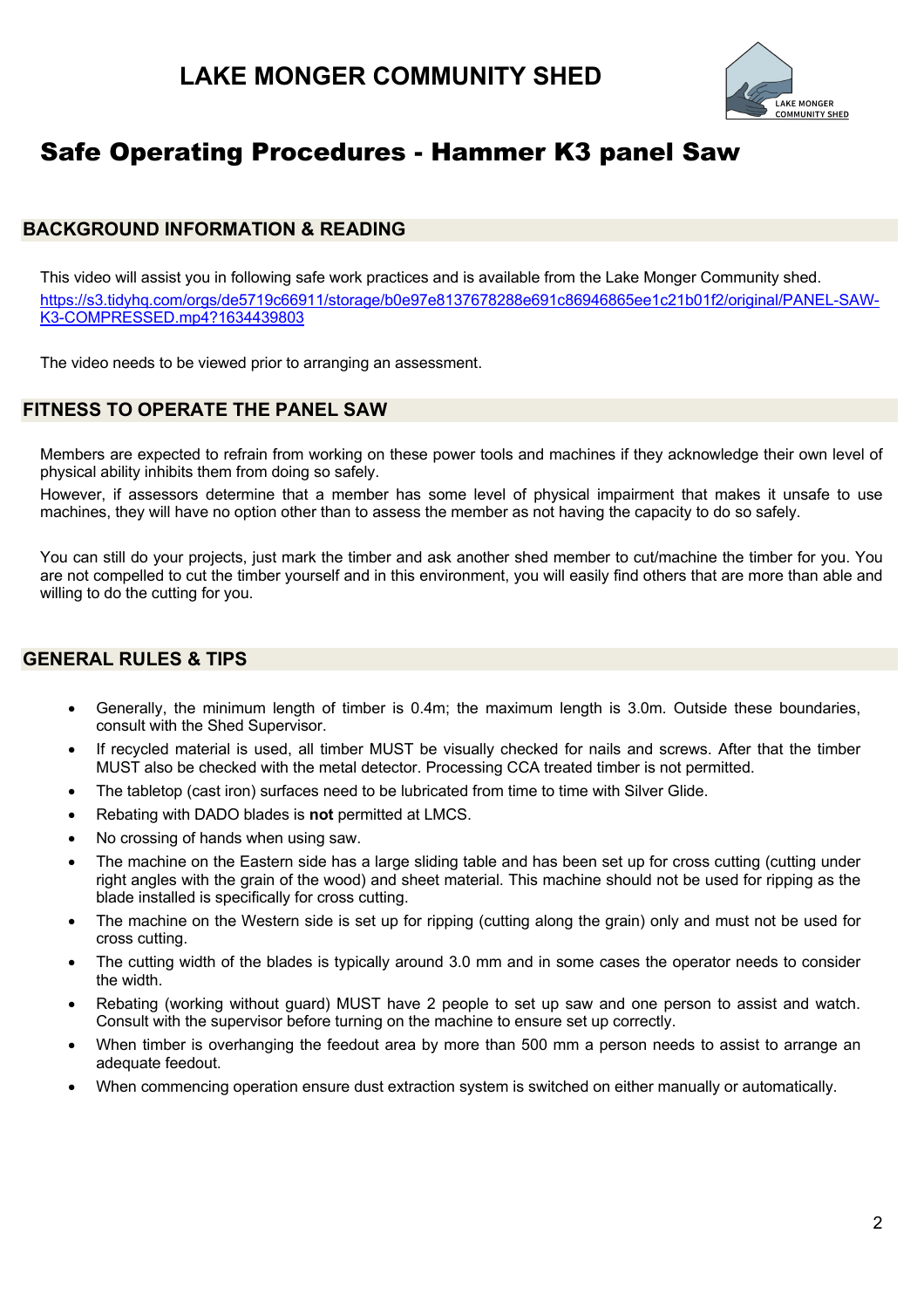# **LAKE MONGER COMMUNITY SHED**



### **COMMON OPERATIONS ON THE K3 PANEL SAW**

Refer also Sections 8 and 9 of the Hammer Manual

### **RIPPING (MACHINE ON WESTERN SIDE)**

If the aim of the ripping is also to straighten and square the timber then the following should be observed:

- Eye the timber and place the concave side to the fence.
- If the timber is more than 2 mm concave and longer than 600 mm then take a straight length of timber and use that to extend the ripping fence. You should then slide the concave piece of timber in relation to the "dummy" fence.
- If the timber is rocking cease cutting and flatten the timber with the planer or jointer before re-attempting to rip the timber.

Tips:

- a) If the timber is to be cut parallel after creating the straight edge turn it around and cut the opposite side. You would not need to use the dummy fence again. It is quicker than using the thicknesser and has a better prospect to keep the edges square.
- b) If this cutting forms part of preparation of gluing boards together then do not run the sawn edges through the thicknesser. The finish of the saw cut is rougher than the finish of the thicknesser and that increased roughness improves the gluing strength.

The ripping blade should have 60 teeth or less, if you do not require maximum cutting depth then opt for the 250 mm blade as the machine will be stronger at a smaller diameter.

### **CUTTING SPEEDS**

The speed of the arbour is fixed but using a 300 mm blade will increase the cutting speed and generally will improve the finish when cutting sheet materials. When cutting ply and MDF etc., a blade with 80 teeth or more will generally provide a better finish than a courser blade would.

Generally the saw blade should be set no higher than needed to cut the thickness you need. As a rule of thumb: set the blade higher only by approximately 12-15 mm than the thickness of the material you are cutting.

#### **REBATING / GROOVING / NON-THROUGH CUTS**

Remove the guard and set the height of the riving knife a hair less than the height of the blade. Use a push stick and do not put your hands near the blade.

Rebating can be handy to produce a groove or cutting out a part of a cross section. It is important to still use the riving knife. If the section of the piece of timber is rectangular then it is important to first cut the groove in the narrow section, thus reducing the risk of tilting the section as you cut out the timber to form the rebate. Otherwise a loss of stability can occur as the timber on the rebated side loses its attachment. If the wider section instead is on the flatbed and therefore is cut last, the effect of losing the support becomes much less noticeable.

Immediately after you finish rebating, raise the riving knife (that supports the guard) and re-install the guard.

### **CUTTING TIMBER OF THICKNESS GREATER THAN THE MAXIMUM DEPTH**

This activity should be avoided and may require the cut to be made in conjunction with the use of the bandsaw. Please liaise with the Shed Supervisor before commencing with this activity.

#### **SQUARING AND CUTTING OF SHEET MATERIAL (MACHINE ON EASTERN SIDE)**

The panel saw is ideally suited to cut sheet material. Generally the crosscut fence is used and set up as per figure 9.13 (figure not shown) on the far side of the outrigger. The sheet is then cut square to the right side of the sheet in relation to the side that is set against the cross cut fence. Please ensure the ripping fence is well clear from the off cut by at least 100 mm. The next move is to set the ripping fence to the desired width and position the side of the sheet (that was against the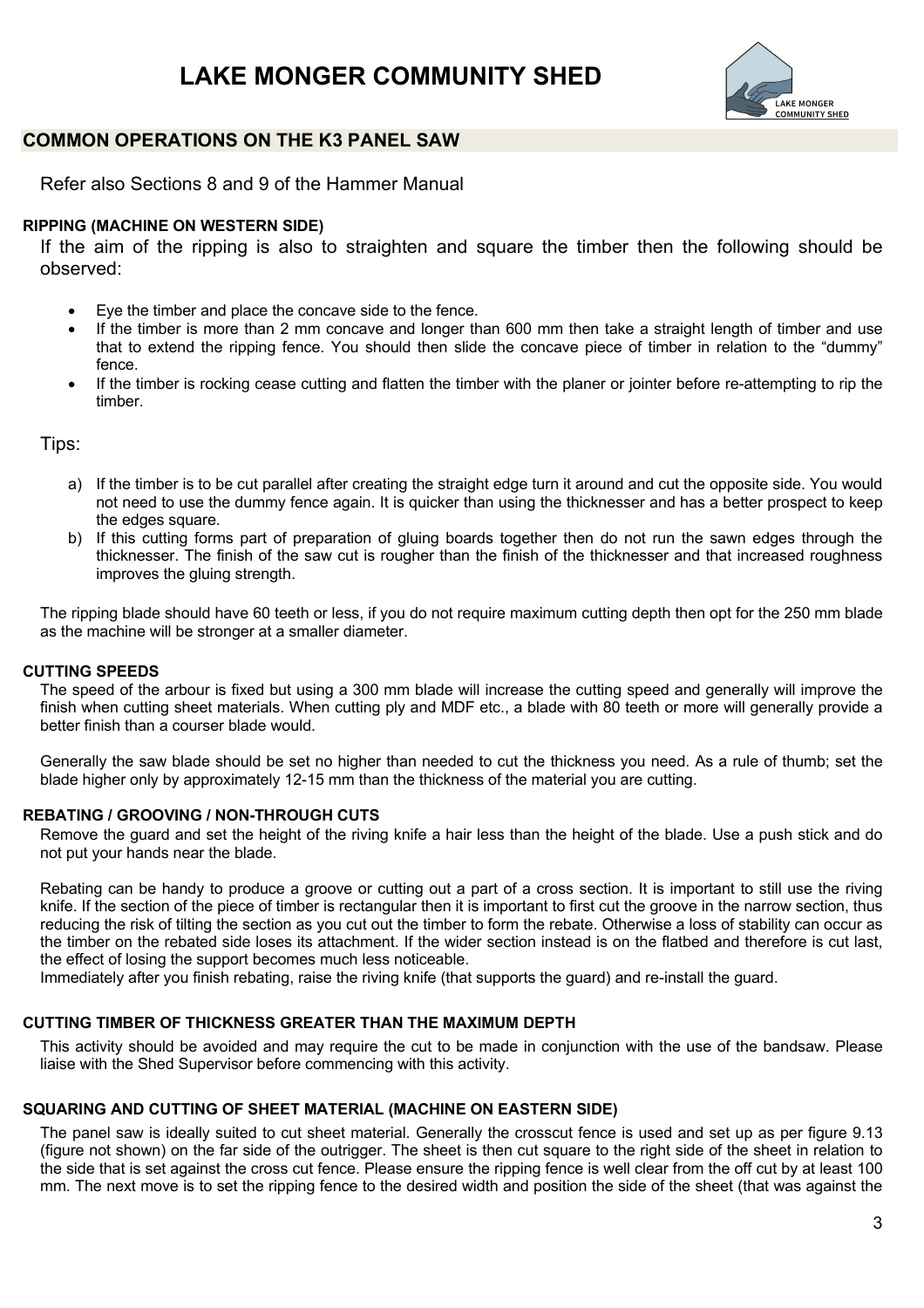# **LAKE MONGER COMMUNITY SHED**



cross-cut fence) against the ripping fence. At the completion of the ripping cut, the sheet is now parallel and the side facing the operator is also square to the two long sides.

### **CROSS CUTTING (DOCKING) TIMBER (MACHINE ON EASTERN SIDE)**

The panel saw is ideally suited to repetitively cut timber to length. Generally the crosscut fence is used and set up as per figure 9.13 (figure not shown) on the outrigger. Some people would find it easier to set the fence up on the near side on the outrigger table. It reduces the amount of gripping effort to keep the timber on the fence whilst cutting. The ripping fence is either moved away or removed completely during this operation.

### **CROSS CUTTING (DOCKING) TIMBER LENGTHS SHORTER THAN 250 MM**

The panel saw is ideally suited to repetitively cut timber to short lengths, but extreme care is required. You are not allowed to hold pieces of timber, or any material, that are shorter than 250 mm when cross cutting. There are two recognised methods to cut shorter lengths:

- 1) Set up the cross cutting fence to the near side of the outrigger. Set up the ripping fence to the desired length say 100 mm. Then slide back the ripping fence back as shown on figure 9.8. The tailing edge of the fence must be in front of the blade so that the 100 mm is not in contact with the ripping fence at any time the crosscutting is taking place. The 100 mm long pieces would tend to clear the spinning blade and you can use the push stick to get them away far enough to retrieve them safely.
- 2) Set the crosscutting fence to the far side of the outrigger. Slide the ripping fence well away from the blade. Use a piece of timber of identical section say 500 mm long and set the dimension on the cross cut fence to 600 mm, keep this dummy piece in place. Use pieces of 350 mm long, or so, as stock. Ensure they already have one square edge. Then place that square edge of that stock piece against the dummy and then with another longer piece of timber keep the stock piece in place. Slide the table and perform the cross cut. Slide the table back and retrieve the 100 mm long piece safely. You can repeat this action and in this example cut three pieces out of your stock piece.

#### **CHANGING SAW BLADE/SCORING BLADE.**

At LMCS there are two panel saws. One is set up for ripping the other for cross cutting.

This arrangement alleviates the need to regularly change blades. Changing blades or adding scoring blades are considered maintenance activities and you must liaise with the Shed Supervisor



Note direction of feed (red arrow) and direction of rotation and teeth in blue.